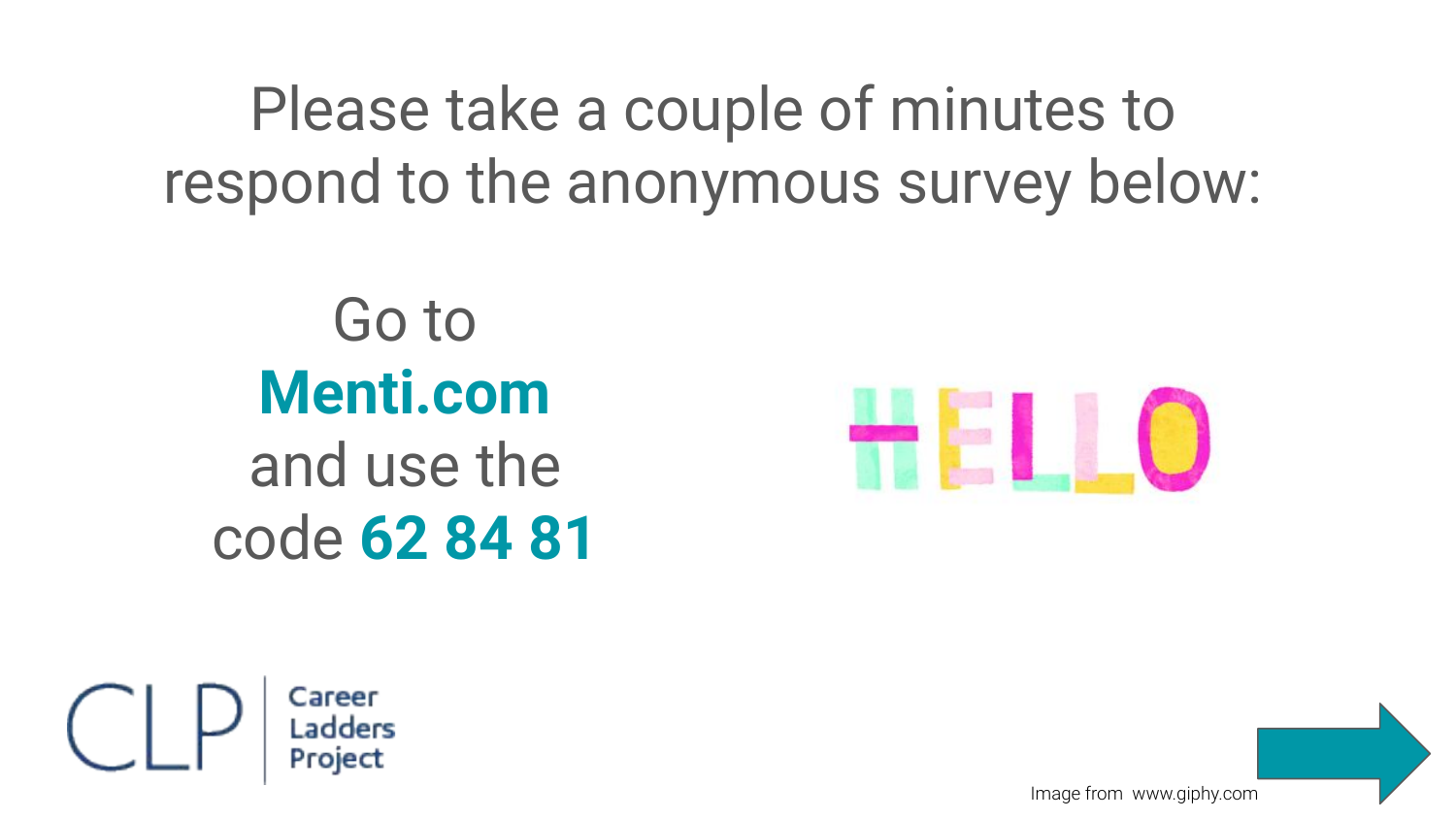#### **Your Student**

- Write the name of the student you were thinking of on you paper cut out
- Keep that student in mind during your exchange today

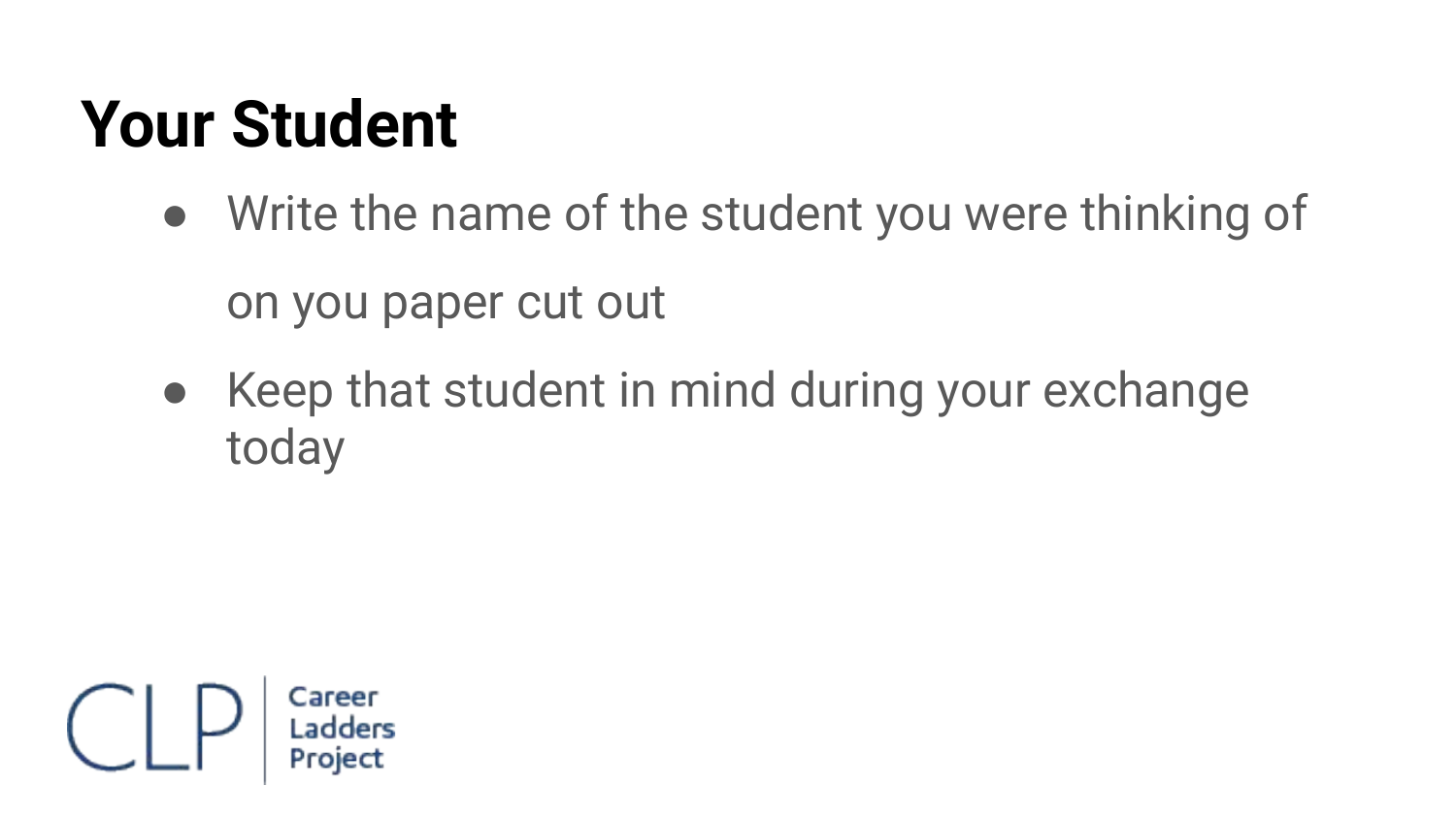# **Think Tank**

#### A Space to Share, Learn and build collective knowledge

September 23, 2019

Sacramento, CA

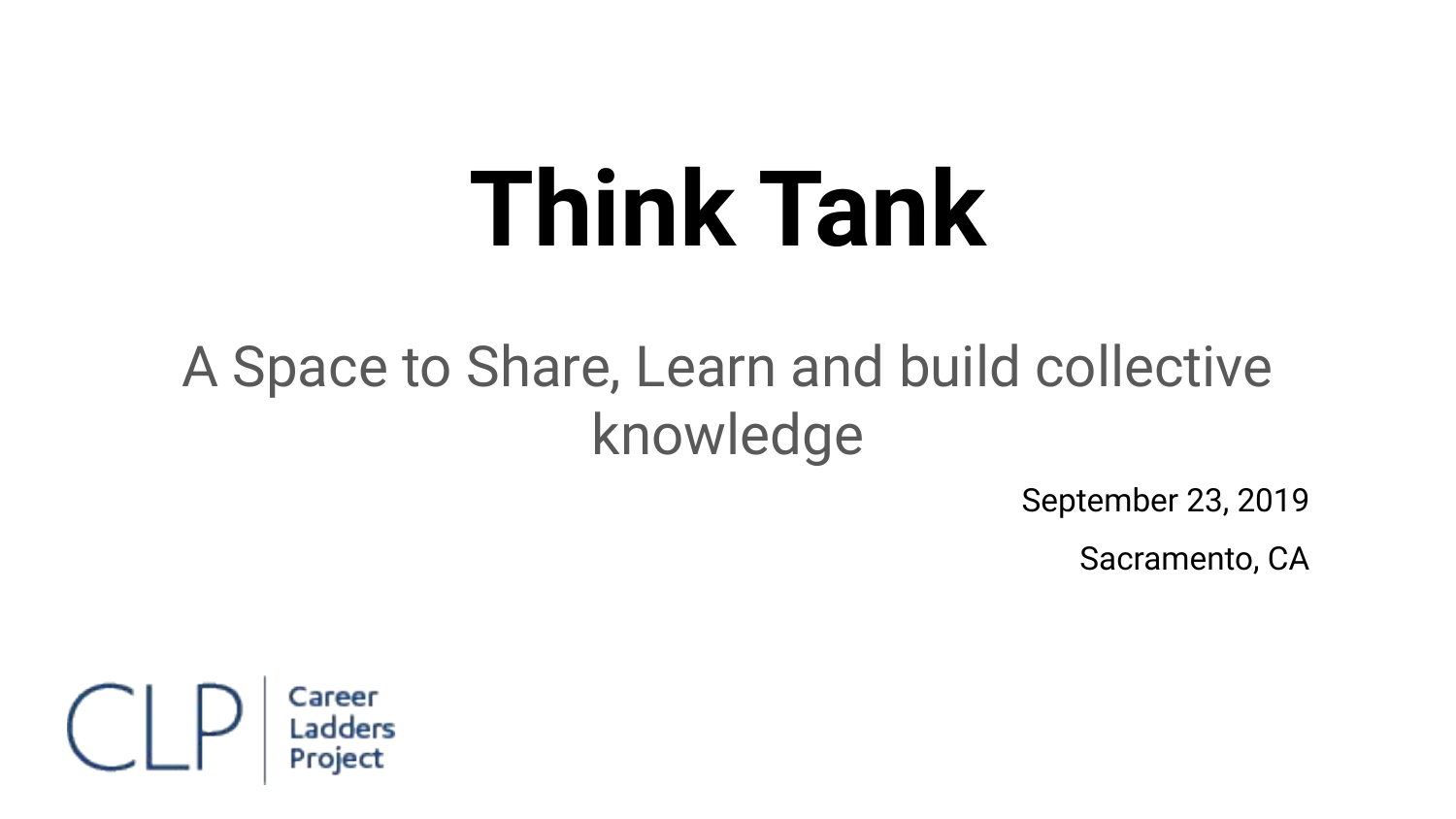### **Goals and outcomes for today**

- How CLP supports a Think Tank
- Highlights of past Think Tanks
- Let's Think and Discuss: A shortened version of a think tank

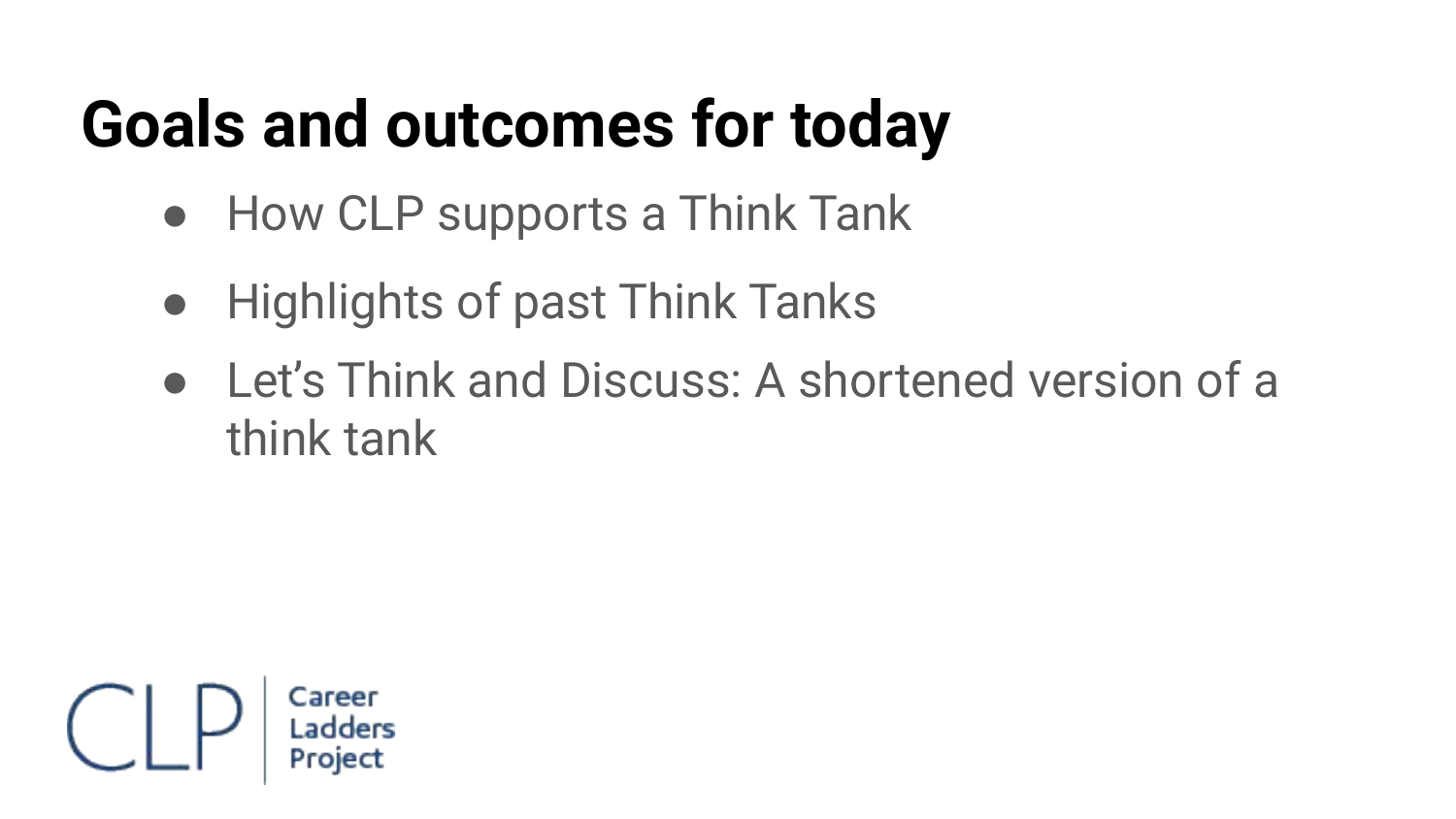#### **About Career Ladders Project**

We promote equity-minded community college redesign.

We collaborate with colleges and their partners to discover, develop, and disseminate effective practices. Our policy work, research, and direct efforts with colleges lead to system change – and enable more students to attain certificates, degrees, transfers, and career advancement.



www.careerladdersproject.org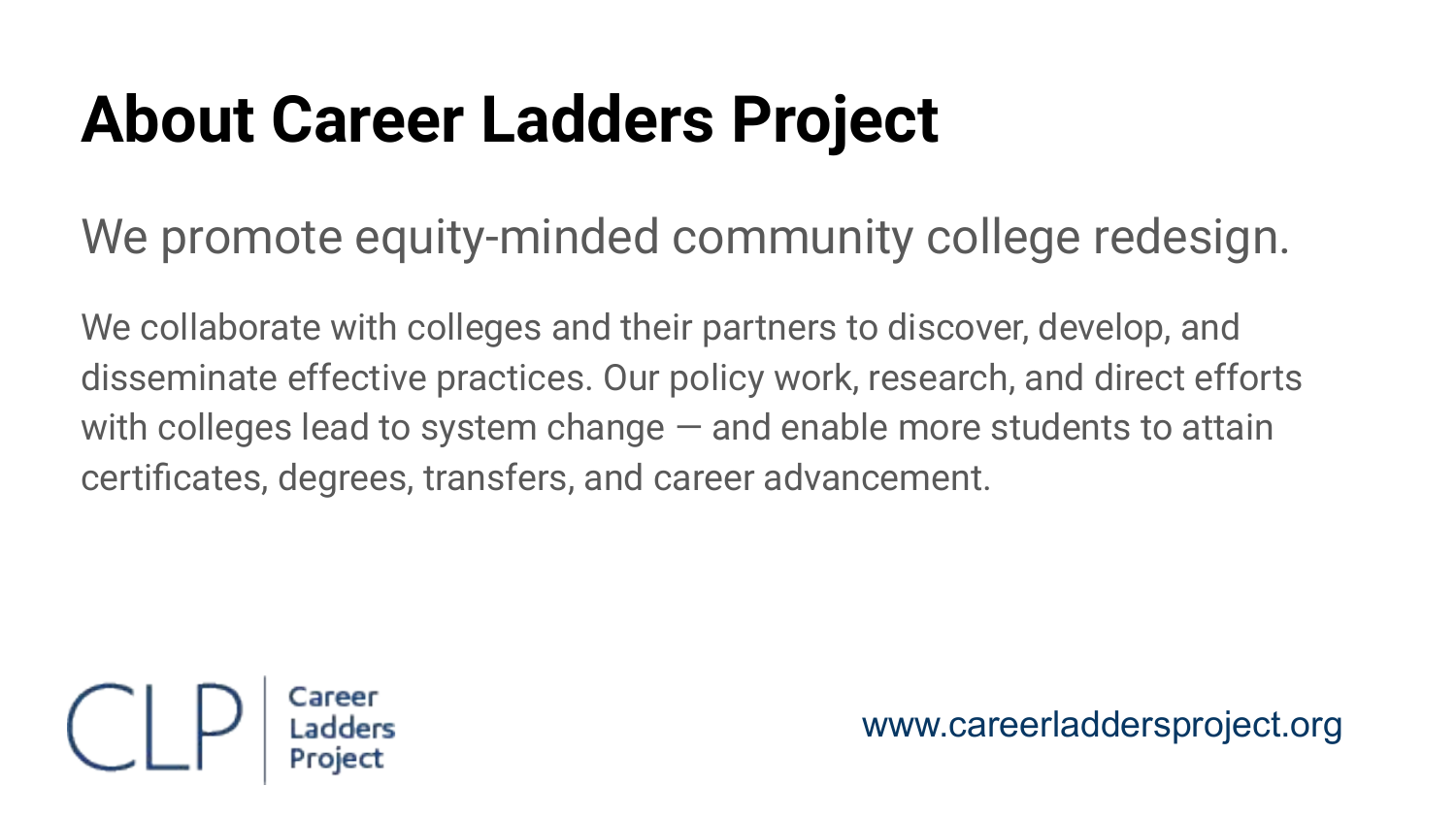### **CLP leads Think Tanks to:**

- Learn about what's happening now
- Surface key questions and tensions
- Understand the stuck points
- Document emerging practices
- **Discuss promising ideas**
- Support the college's work to move forward

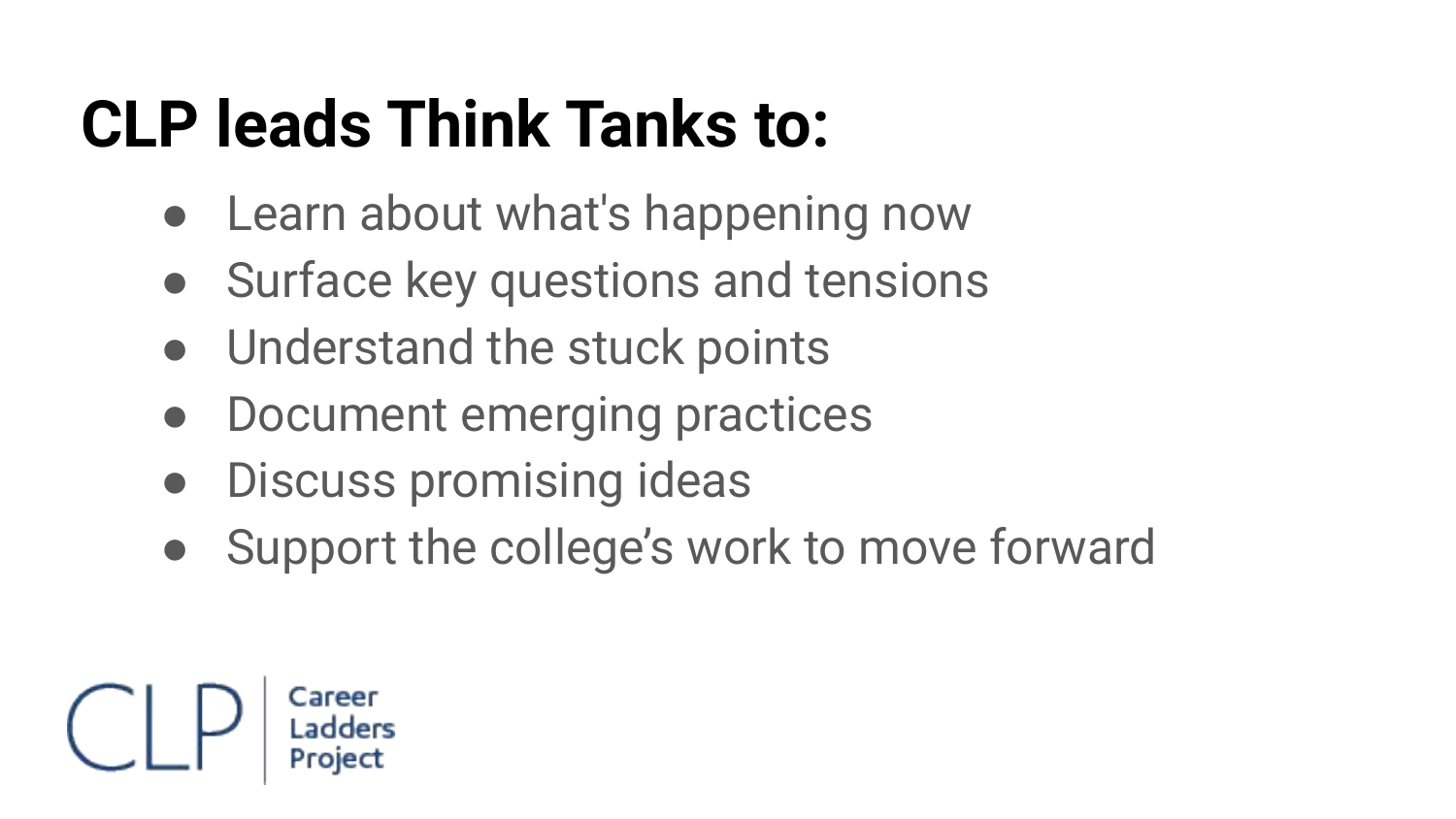#### **Inaugural CLP Student Services Think Tank**

- **March 2019**
- Student services leaders identified six key challenges in integrating student supports and instruction
- CLP is working on a design guide for reimagining counseling and student services

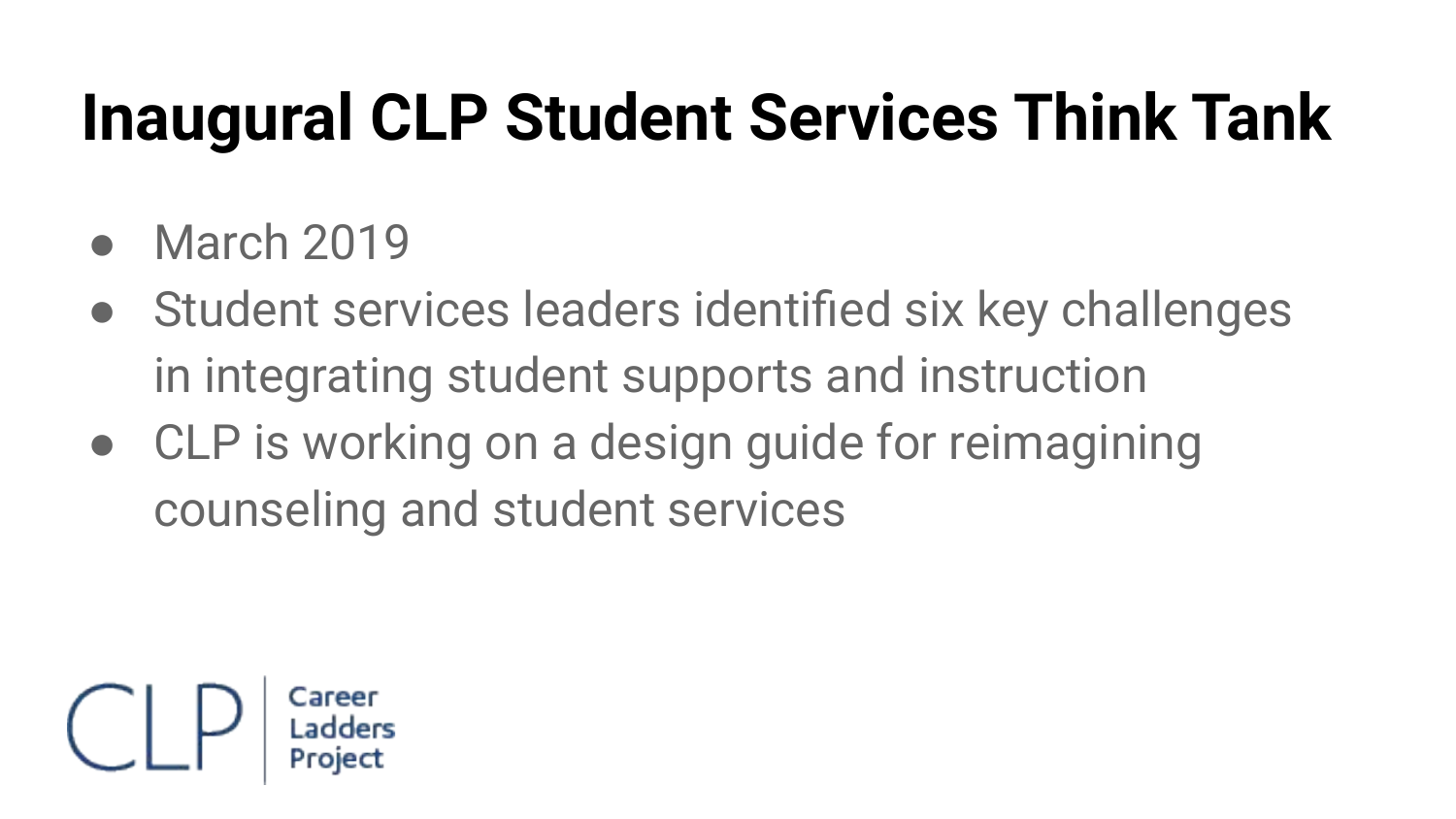### **Design Guide Components**

- Clarifying the what and why
- Redesigning student onboarding
- Designing the first-year experience
- Reimagining counseling structures and practice
- Integrating career exploration, from onboarding to completion
- Building student support systems for second year through completion

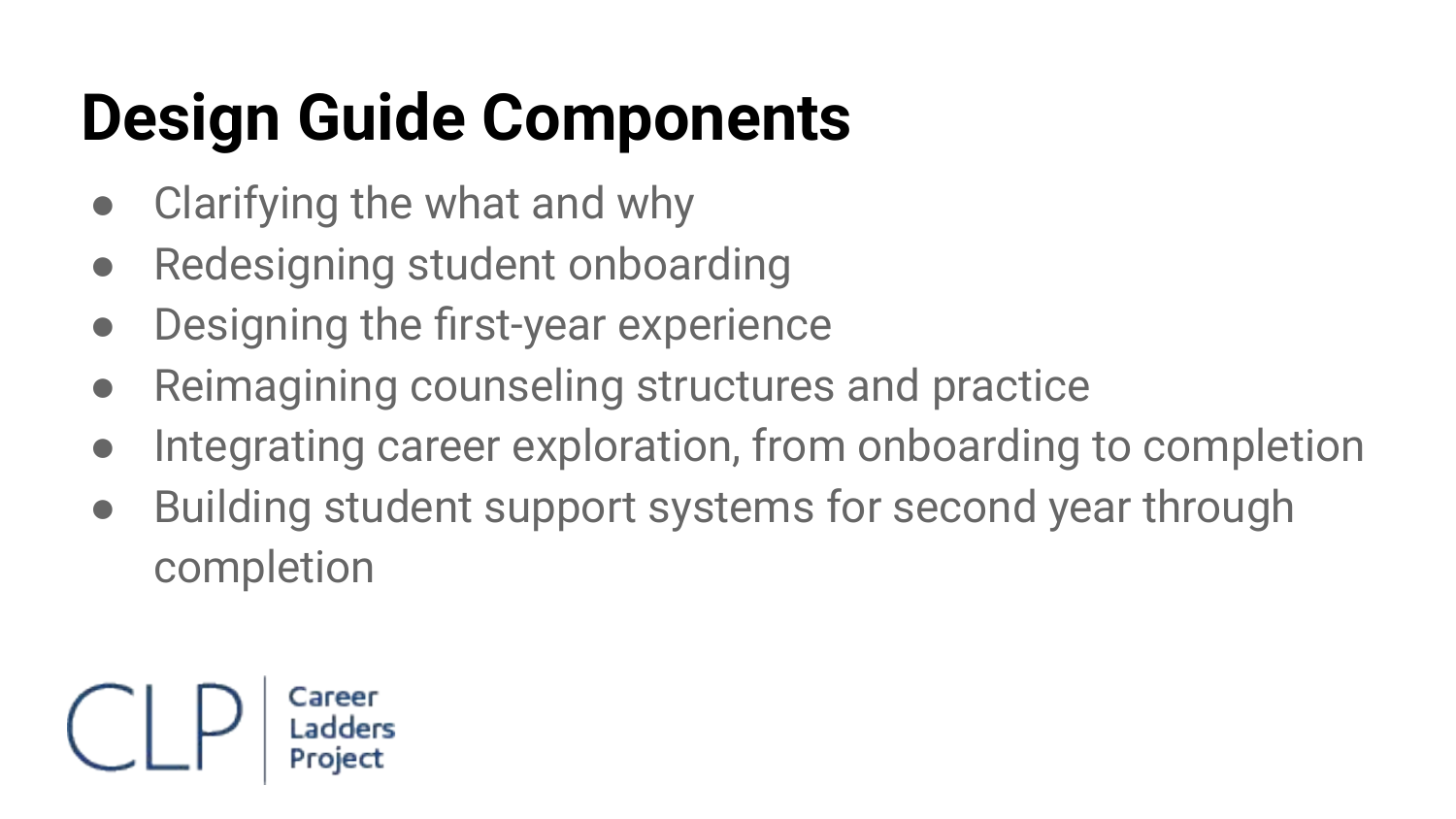### **Second Student Supports Think Tank**

Leaders convened again in August to dig further into three questions:

- a. What makes technology integration successful?
- b. What are innovative approaches to integrating educational advising models so they complement counseling?
- c. How can we reimagine our resources to support college redesign grounded in equity?

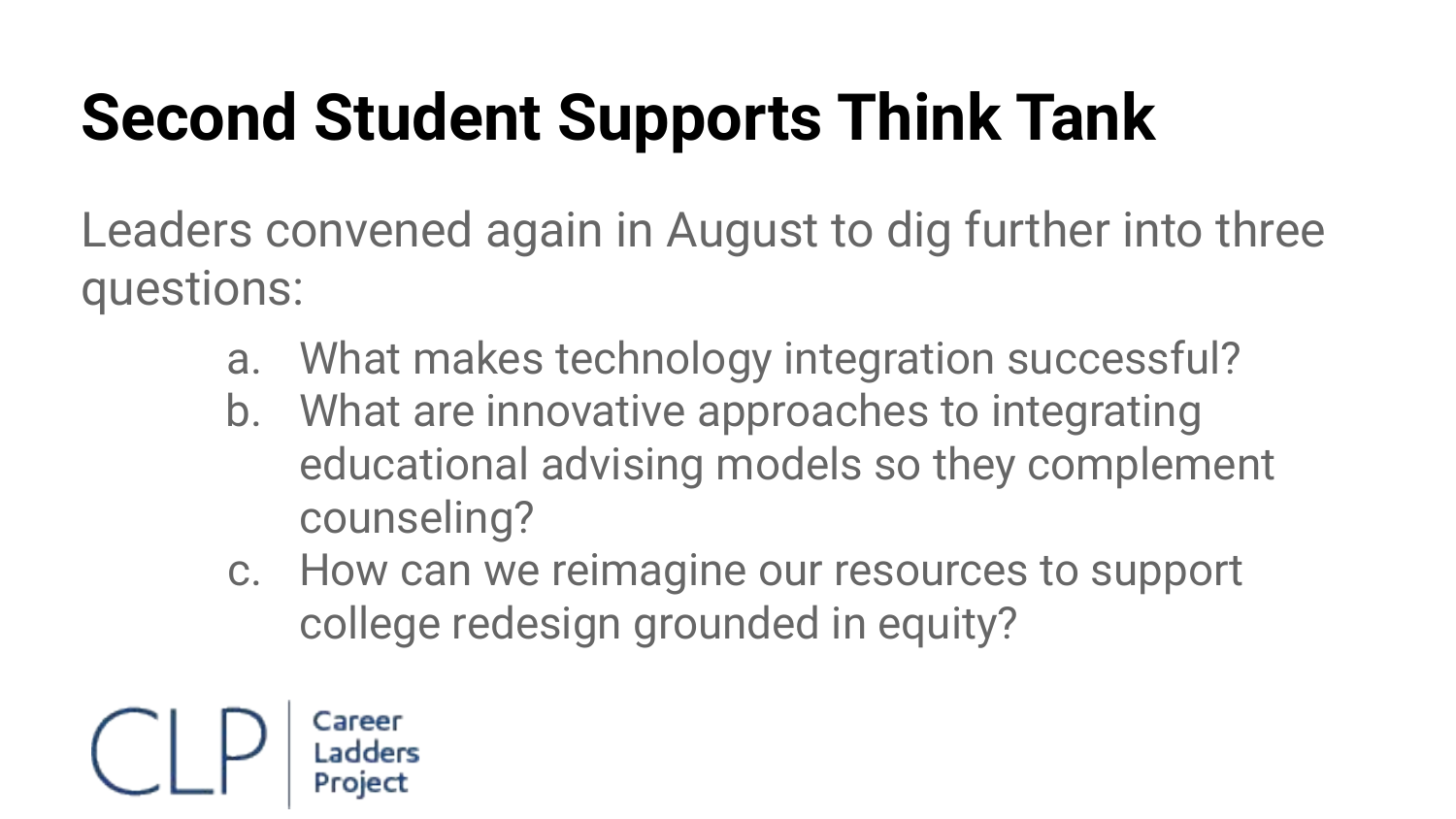## **Topics emerging from second Think Tank**

- Having a North Star (setting clear goals)
- Political and systemic structures
- Deeper dives on completion teams
- Increasing students' contact with counseling
- Clarifying goals
- Case management approach to student services

Career

Proiec

- Tying funding to efforts and goals instead of positions or programs
- Technology as a tool for connection (with students and among students)
- Student-centered practice
- **Technology integration**
- Reimagining resources to support college redesign grounded in equity
- Integrating educational advising models so they complement counseling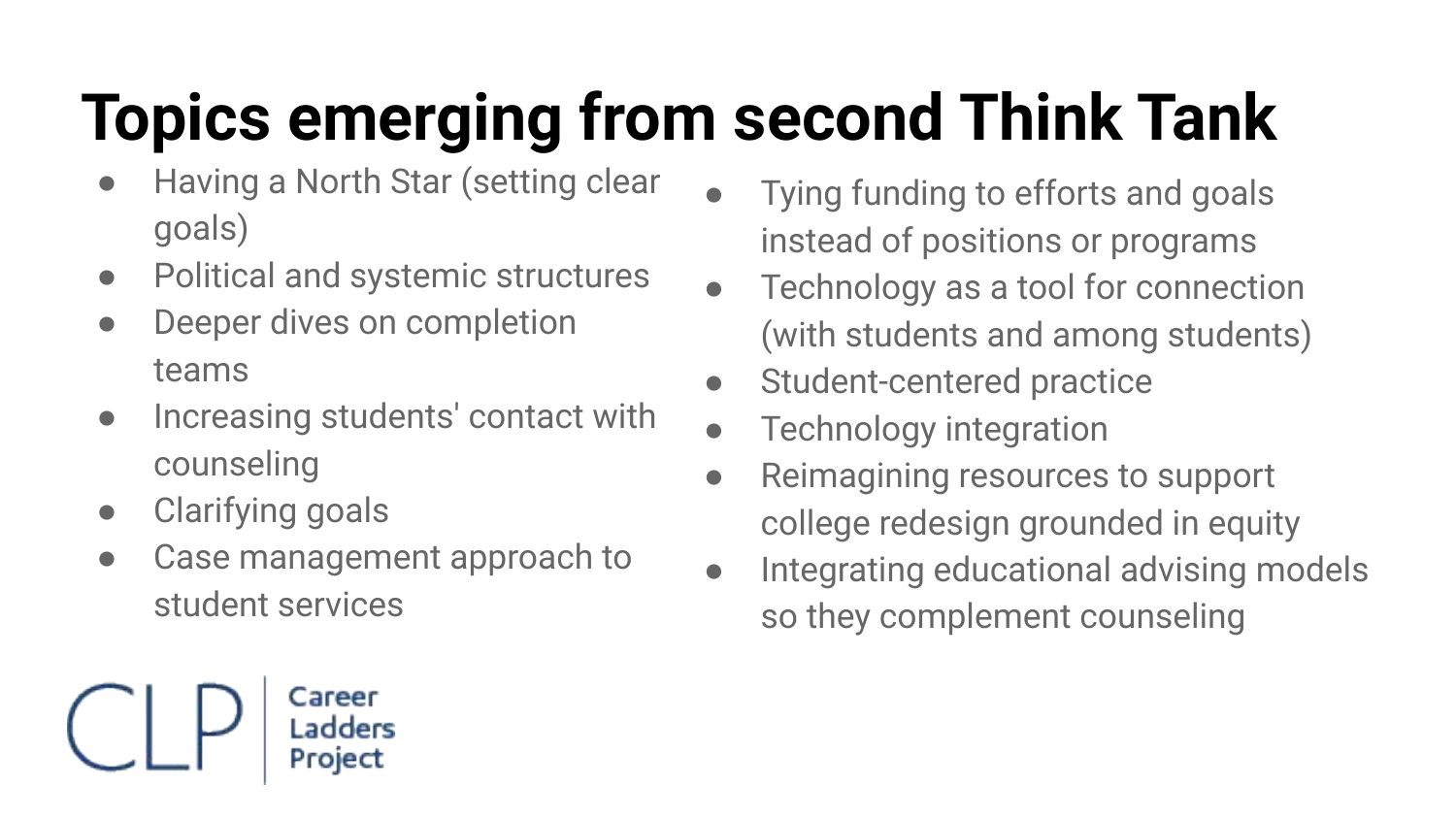#### **Discussion Prompts**

Reflect on your topic, and then consider:

- What makes this one of the most pressing issues in reimagining counseling and student services?
- Where are colleges getting stuck with this issue?
- What are some promising practices and solutions?

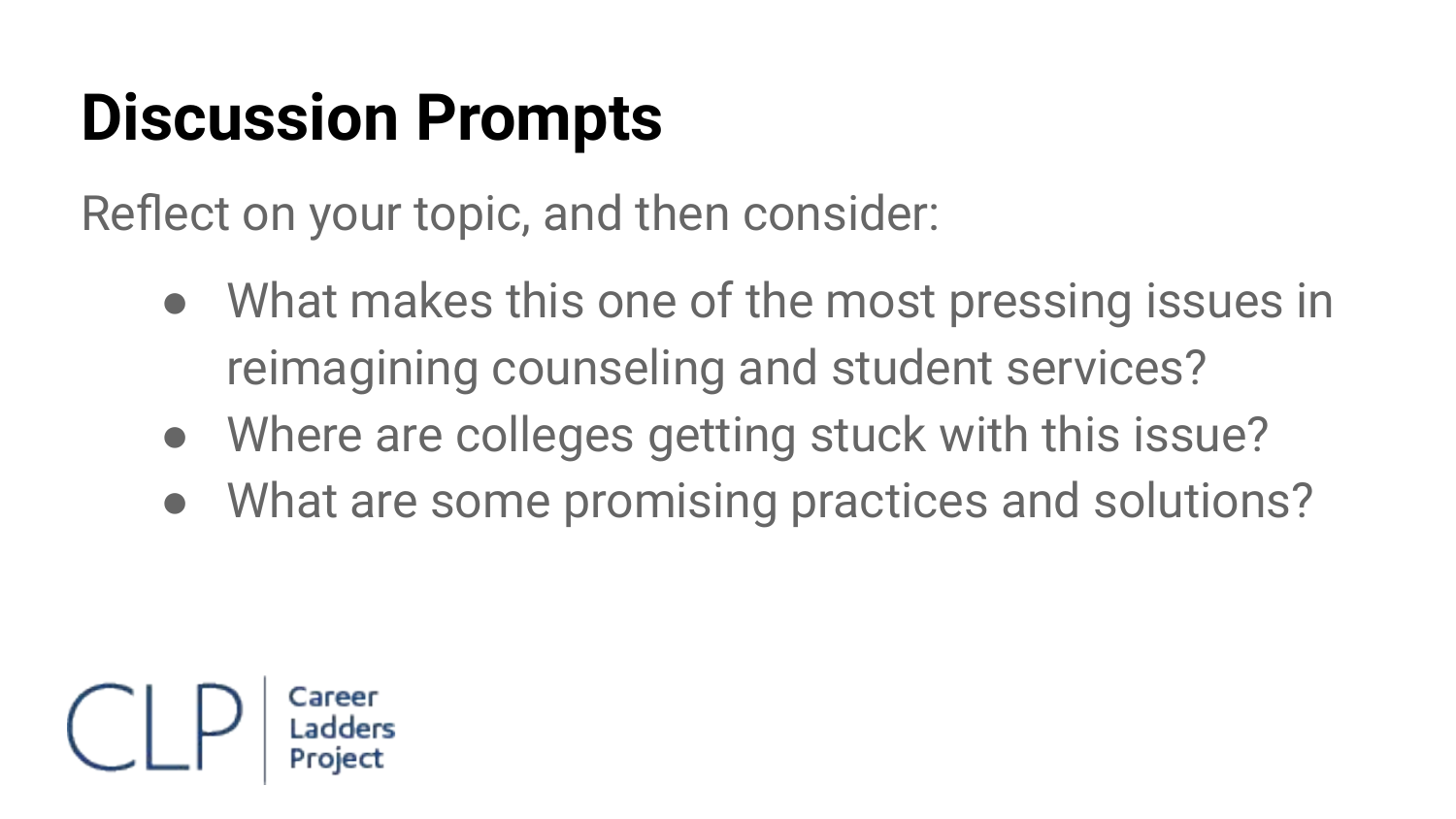#### **Share Out:**

#### Please share one highlight of your conversation

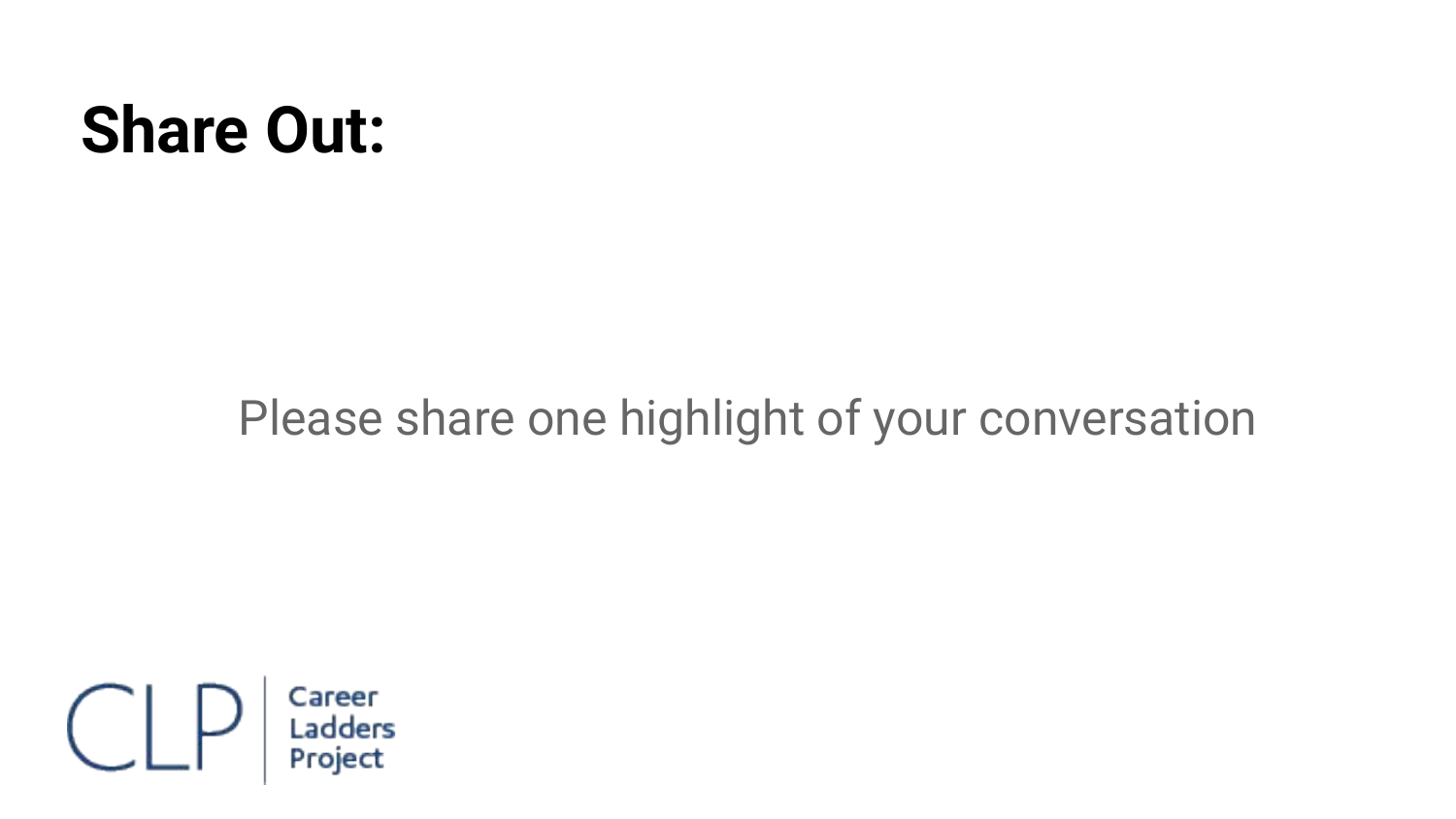#### **Your Thoughts**

Please go to **Menti.com** and use the code

**44 95 92**